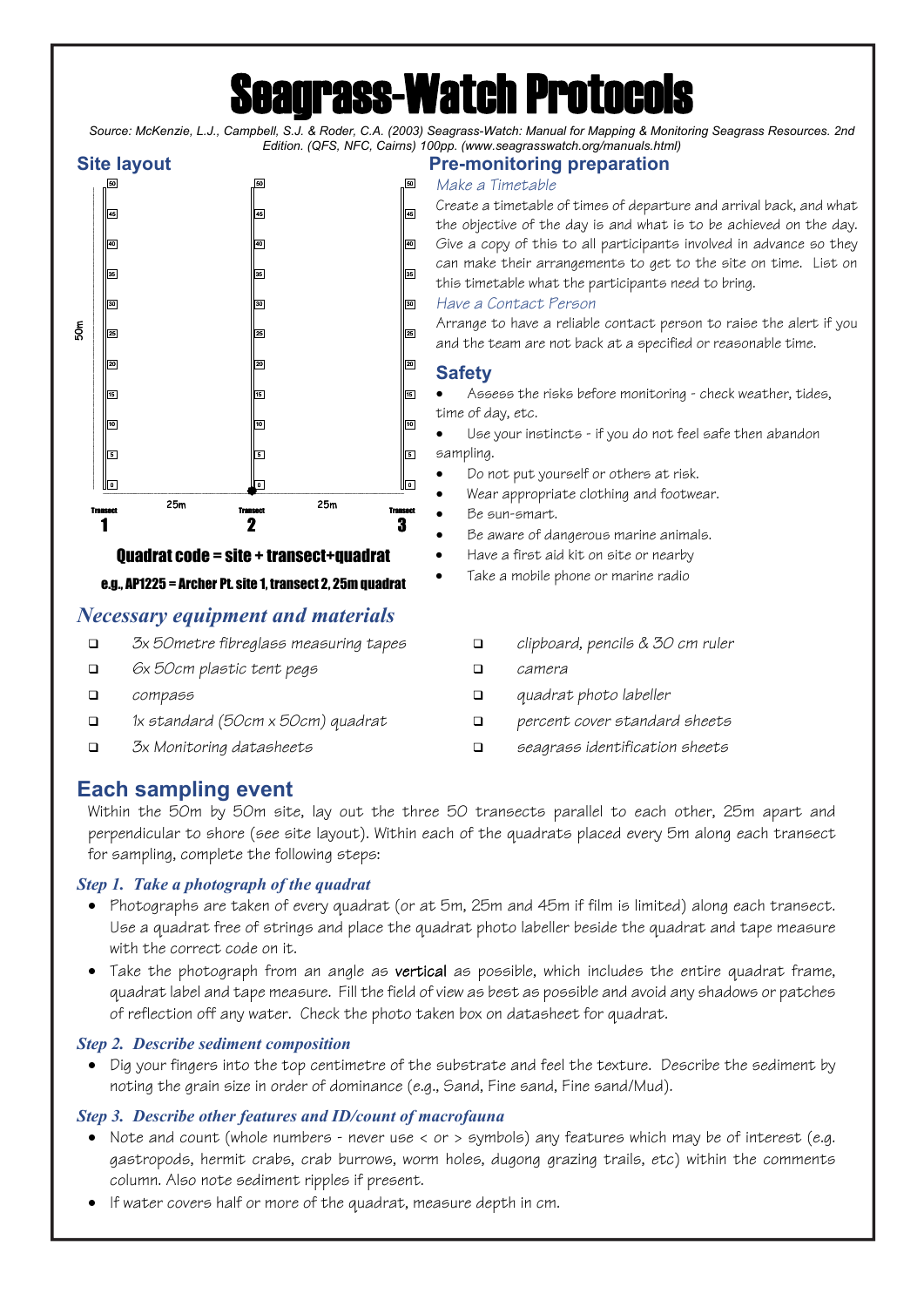#### *Step 4. Estimate seagrass percent cover*

- Looking down on the quadrat from above, estimate the total percentage of the seabed (substrate) within the quadrat covered by seagrass. Estimate the footprint/shadow provided by the seagrass shoots.
- Always use the percent cover photo standards (calibration sheets) as your quide, estimating cover as accurate as possible, e.g. 27%, 61%
- If cover is below 3%, you can count the seagrass shoots and calculate percent cover using the rule of 1  $shoot = 0.1%$ . Please note: this will be greater for shoots of larger sized species.

#### *Step 5. Estimate seagrass species composition*

- Identify the species of seagrass within the quadrat and determine the percent contribution of each species (starting with least abundant, total composition must equal 100%)
- Use seagrass species identification keys provided and use more than 1 feature to identify each species

#### *Step 6. Measure seagrass canopy height*

- Measure canopy height (in centimetres) of the dominant strap-leaf species, ignoring the tallest 20%.
- Measure from the sediment to the leaf tip of 3 shoots, entering all 3 measures onto datasheet

#### *Step 7. Estimate algae percent cover*

- Looking down on the quadrat from above, estimate the total percentage of the seabed (substrate) within the quadrat covered by macroalgae (independent of seagrass cover)
- Macroalgae is not attached to seagrass leaves and may be attached to rocks, shells or drifting.

#### *Step 8. Estimate epiphyte percent cover*

- Epiphytes are algae attached to seagrass blades and often give the blade a furry appearance.
- First estimate how much of an average seagrass leaf surface is covered, and then how many of the leaves in the quadrat are covered. For example, if 20% of the blades are each 50% covered by epiphytes, then quadrat epiphyte cover is 10%. Use the epiphyte matrix to assist you.
- Do not include epifauna with epiphytes. Epifauna are sessile animals attached to seagrass blades record % cover of epifauna in the comments or an unused/blank column — do not add to epiphyte cover.

#### *Step 9. Take a voucher seagrass specimen if required*

• Place seagrass samples in a labelled plastic bag with a little seawater and a waterproof label. Select a representative specimen of the species and ensure that you have all the plant parts including the rhizomes and roots. Collect plants with fruits and flowers structures if possible.

#### *Step 10. Move to next quadrat*

• Repeat steps 1 to 8 for the remaining 32 quadrats

- **Step 11. At completion of monitoring**<br>**•** Check data sheets are filled in fully.
	- Remove equipment from site (e.g., non-permanent pegs)

# **At completion of monitoring**

#### *Step 1. Wash & pack gear*

- Rinse all tapes, pegs and quadrats with freshwater and let them dry.
- Review supplies for next sampling event and replenish as required
- Store gear for next sampling event

#### *Step 2. Press any voucher seagrass specimens if collected*

- The voucher specimen should be pressed as soon as possible after collection. Do not refrigerate longer than 2 days.
- Allow to dry the press in a dry/warm/dark place for a minimum of two weeks. For best results, replace the newspaper after 2-3 days.

#### *Step 3. Submit all data*

- Data can be entered into the MS-Excel file downloadable from www.seagrasswatch.org. Email completed files to hq@seagrasswatch.org
- Mail original datasheets, photos and herbarium sheets  $\Box$  For postal address, see

http://www.seagrasswatch.org/contact.htm